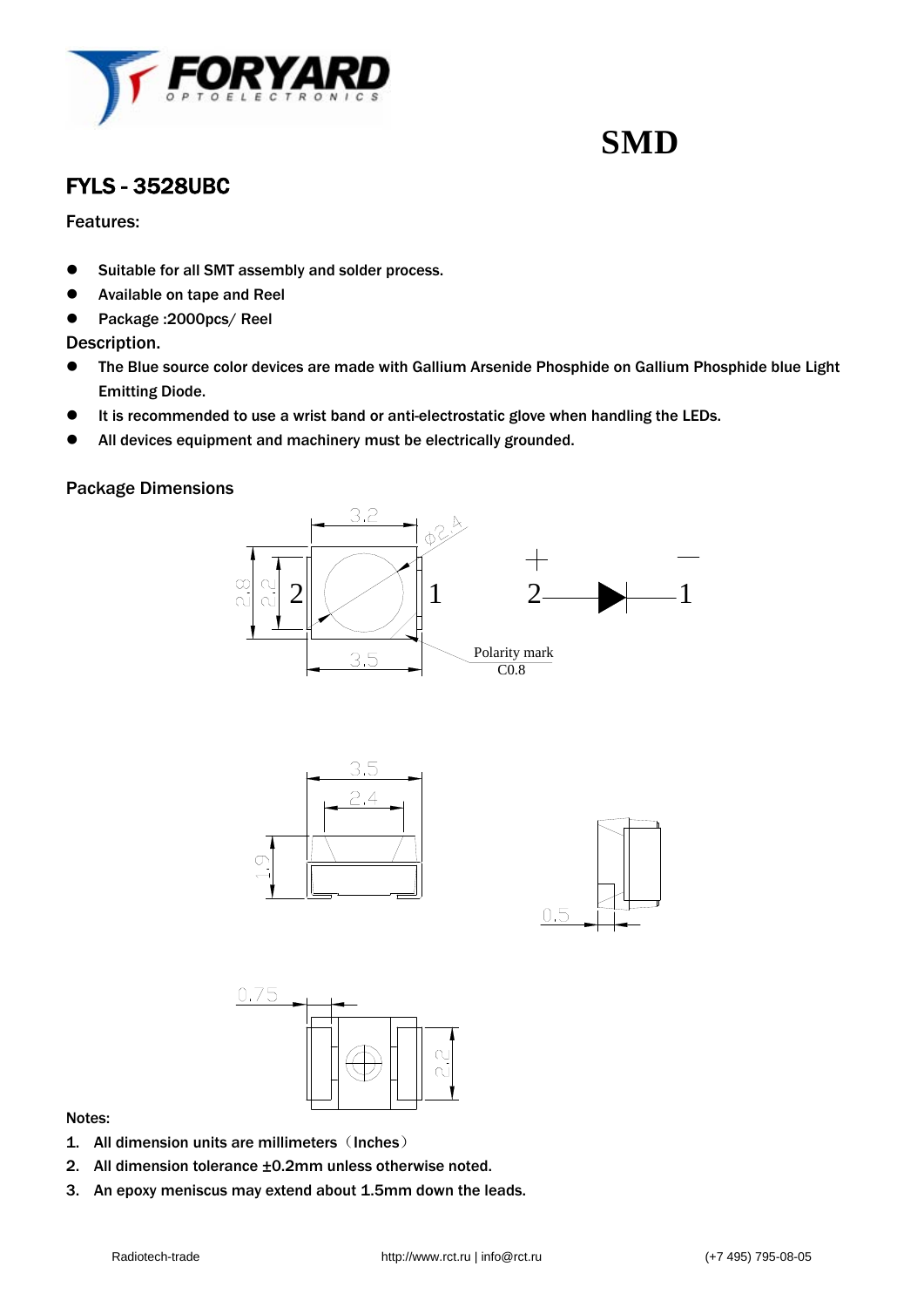

### Selection Guide

| Part No.            | <b>Dice</b> | lens type   | IV(mcd)@20mA |            | Viewing<br>Angle |
|---------------------|-------------|-------------|--------------|------------|------------------|
|                     |             |             | Min          | <b>Typ</b> | $2\theta_{1/2}$  |
| <b>FYLS-3528UBC</b> | Blue(InGaN) | Water clear | --           | 250        | 120              |

### Electrical/Optical Characteristics at Ta=25 ゜с

| Symbol | <b>Parameter</b>              | <b>Device</b> | min. | typ. | units | test conditions |
|--------|-------------------------------|---------------|------|------|-------|-----------------|
| λd     | <b>Dominate</b><br>wavelength | <b>Blue</b>   | 465  | 468  | nm    | $IF=20mA$       |
| VF     | <b>Forward Voltage</b>        |               | 3.0  | 3.2  | v     | $IF=20mA$       |
| IR     | <b>Reverse Current</b>        |               |      | 5    | μA    | $VR=5V$         |
| C      | capactiance                   |               |      | 100  | PF    | $VF=OV,f=1MHz$  |

## Absolute Maximum Ratings At= 25 °c

| <b>Parameter</b>              | White                          | <b>Units</b> |  |
|-------------------------------|--------------------------------|--------------|--|
| Power dissipation             | 100                            | mW           |  |
| <b>DC Forward Current</b>     | 30                             | mA           |  |
| Peak Forward Current(1)       | 100                            | mA           |  |
| <b>Reverse Voltage</b>        | 5                              | ٧            |  |
| Operating/storage Temperature | $-40^{\circ}$ to $+85^{\circ}$ |              |  |

Note:

1. 1/10 Duty Cycle, 0.1ms Pulse Width.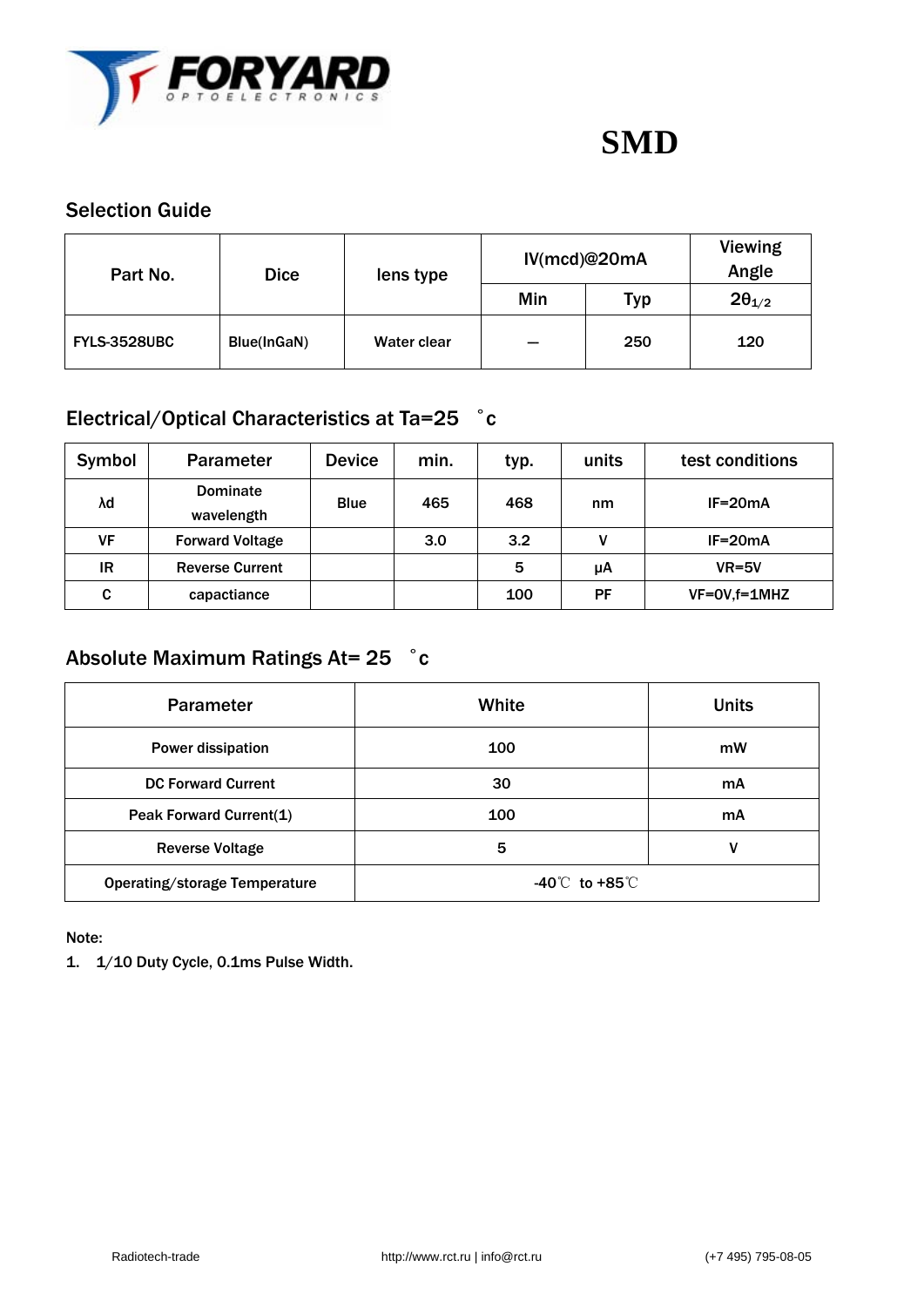

## Typical Electrical/Optical Characteristics Curves(Ta=25°Unless Otherwise Noted)













Luminous Intensity Vs.Ambient Temperature

Ш

T

1000

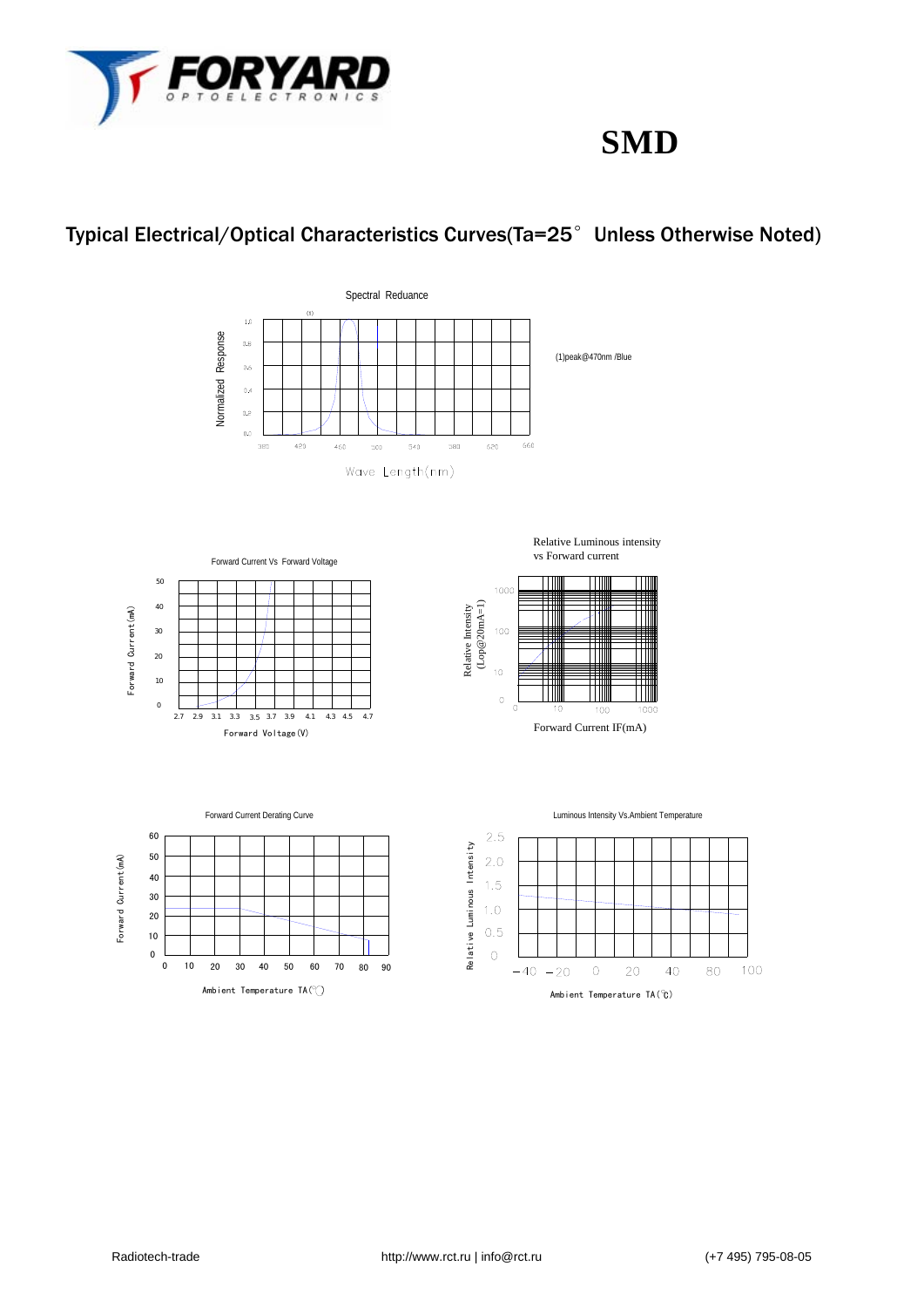

### Precautions for use:

- 1. Suggest the LEDs should be kept between 5℃ and 30℃and 60%RH or less before opening the package, The max. storage period before opening the package is 1 year.
- 2. After opening the package, the LEDs should be kept at 30℃/35%RH or less, and it should be used within 1 hours. In the event of incomplete usage, it is advised that user preheat the remaining devices at  $60±5^{\circ}C$  for 12 hours prior to use.
- 3. The temperature of manual of soldering not more then 300℃ within 2 sec. The temperature of Reflow soldering not more then 260℃ within 2 sec, should not be done more than twice. When soldering, don't tress on LEDs during heating. After soldering, don't warp the circuit board.
- 4. Repair should not be done after the LEDs have been soldered. When repair is unavoidable,Double-head soldering iron should be used. It should be confirmed beforehand whether the characteristics of the LEDs will be damaged by repair or not.
- (1) Reflow soldering Temperature profile



| Solder=Sn63-Pb37                                     | Solder = $Pb$ -Free                                          |  |  |
|------------------------------------------------------|--------------------------------------------------------------|--|--|
| Average ramp-up rate: 4°C/sec.max                    | Average ramp-up rate: 4°C/sec.max                            |  |  |
| Peak preheat temperature: 100-150°C                  | Peak preheat temperature: 100-150℃                           |  |  |
| preheat time: 100 seconds. max                       | preheat time: 100seconds.max                                 |  |  |
| ramp-down rate: 6°C/sec.max                          | ramp-down rate: 6°C/sec.max                                  |  |  |
| Peak temperature: 230°C                              | Peak temperature: 250°C                                      |  |  |
| Time<br>within $5^{\circ}\mathrm{C}$<br>actual<br>of | peak   Time within $5^{\circ}$ of actual peak temperature=10 |  |  |
| temperature=10 sec. max                              | sec. max                                                     |  |  |
| Duration above 183℃ is 80 sec. max                   | Duration above $217^{\circ}$ is 80 sec. max                  |  |  |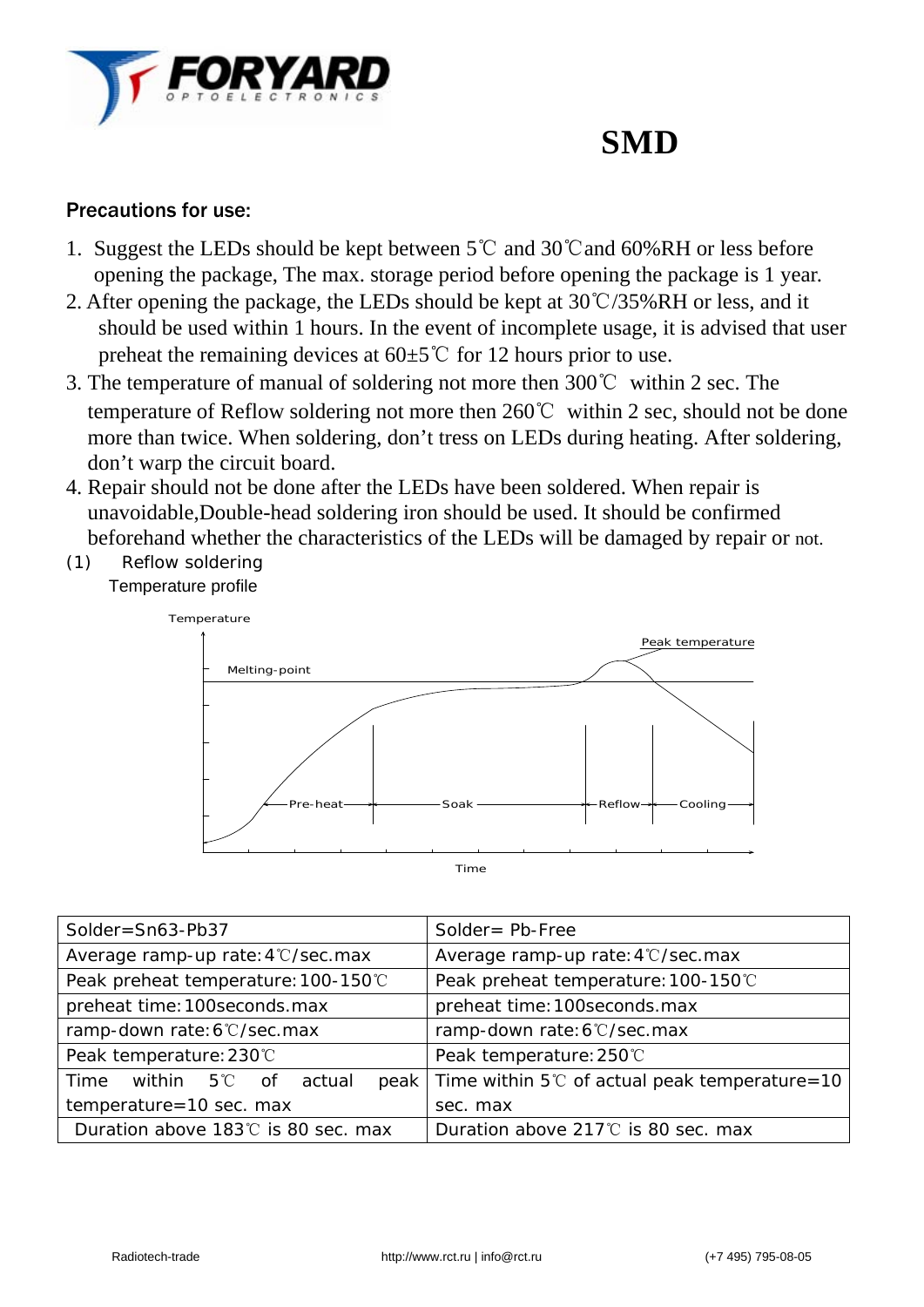

### Recommended Soldering Pattern(Unit:mm)



Taping Dimension (Unit:mm)